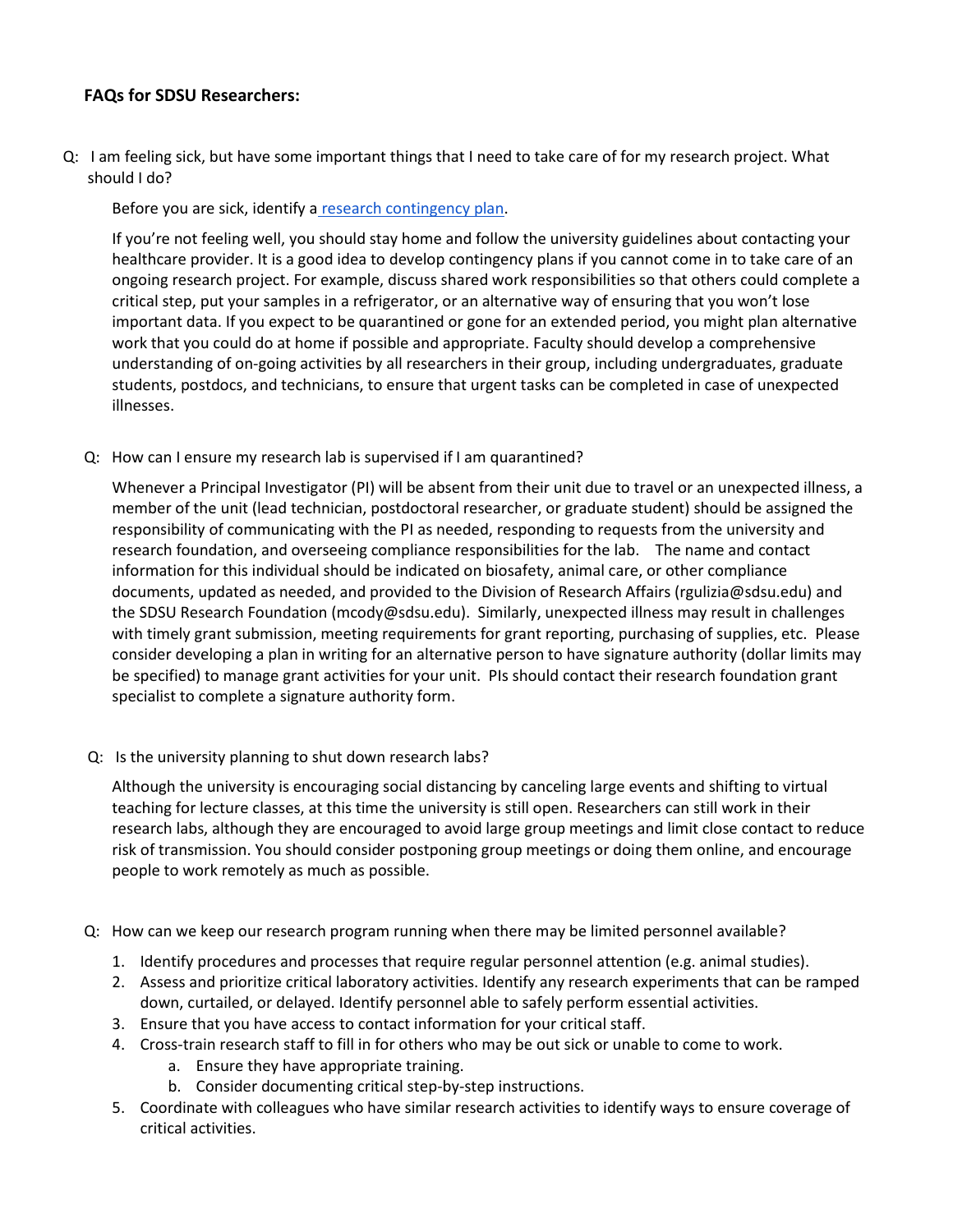- 6. Review contingency plans and emergency procedures with researchers and staff.
- 7. Maintain a sufficient inventory of critical supplies that may be impacted by global shipping delays.
- Q: How can our lab make our work environment as safe as possible?
	- Researchers should disinfect lab areas and touch points with 70% ethanol (e.g. doorknobs, sink handles, freezer doors, fume hood sashes, telephones).
	- Consider whether work on closely spaced computers, equipment or benchtops may be dispersed to areas that are at least 6 feet apart.
	- Consider alternating or staggered work schedules to meet the demands of the laboratory while limiting close contact with others.
	- Identify work that can be done from home or remotely, such as data analysis.
	- Avoid in-person meetings. Use remote work technologies such as Zoom conferencing.
- Q: How can we ensure the safety of researchers if we have a period of reduced staffing?

Ensure individuals performing critical tasks have been adequately trained and understand whom to contact with technical or safety questions. Avoid performing high-risk procedures alone. Notify colleagues of your schedule when working alone. Have a check-in system. Ensure high-risk materials (radioactive, biohazards, chemicals) are secured.

Q. If members of my lab team have been quarantined and students are not on campus such that my scholarship will be delayed or limited, how should I communicate this to my funding agencies?

If you think it is possible that the operations of your laboratory may be disrupted by staffing or quarantine issues, you should notify any program officers who are presently funding your research and engage them in a discussion about appropriately modifying your proposed timelines for progress. Program officers are typically understanding, and in the case of this national disruption, might reasonably be expected to be even more understanding than usual. However, don't delay keeping them updated on any progress, or challenges you are experiencing related to delivery on research programs. Contact them early, and keep them regularly updated.

Q: Sometimes we find it valuable to bring people together in person to discuss research or work on a collaborative project. Can we have meetings of smaller groups to discuss research?

The State of California has ordered that "Smaller gatherings held in venues that do not allow social distancing of six feet per person should be postponed or canceled." It may be possible to find a room large enough to provide for adequate distance between collaborators while lecture classes are curtailed on campus, but we recommend that such meetings be shifted to an online format. Zoom and other applications allow video interactions where you can share content and see each other's faces during group discussions.

Q: We have planned for a visitor from outside the university to present a research seminar or collaborate on research projects, and their visit is scheduled for the near future. What should I do?

While the university is focused on social distancing by shifting from in-person meetings and classes to distributed or fully virtual modalities, we recommend postponing seminars and visits from colleagues and collaborators from other institutions.

Q: I know that the university is eliminating non-essential travel, but can I travel for research that is funded by an external grant?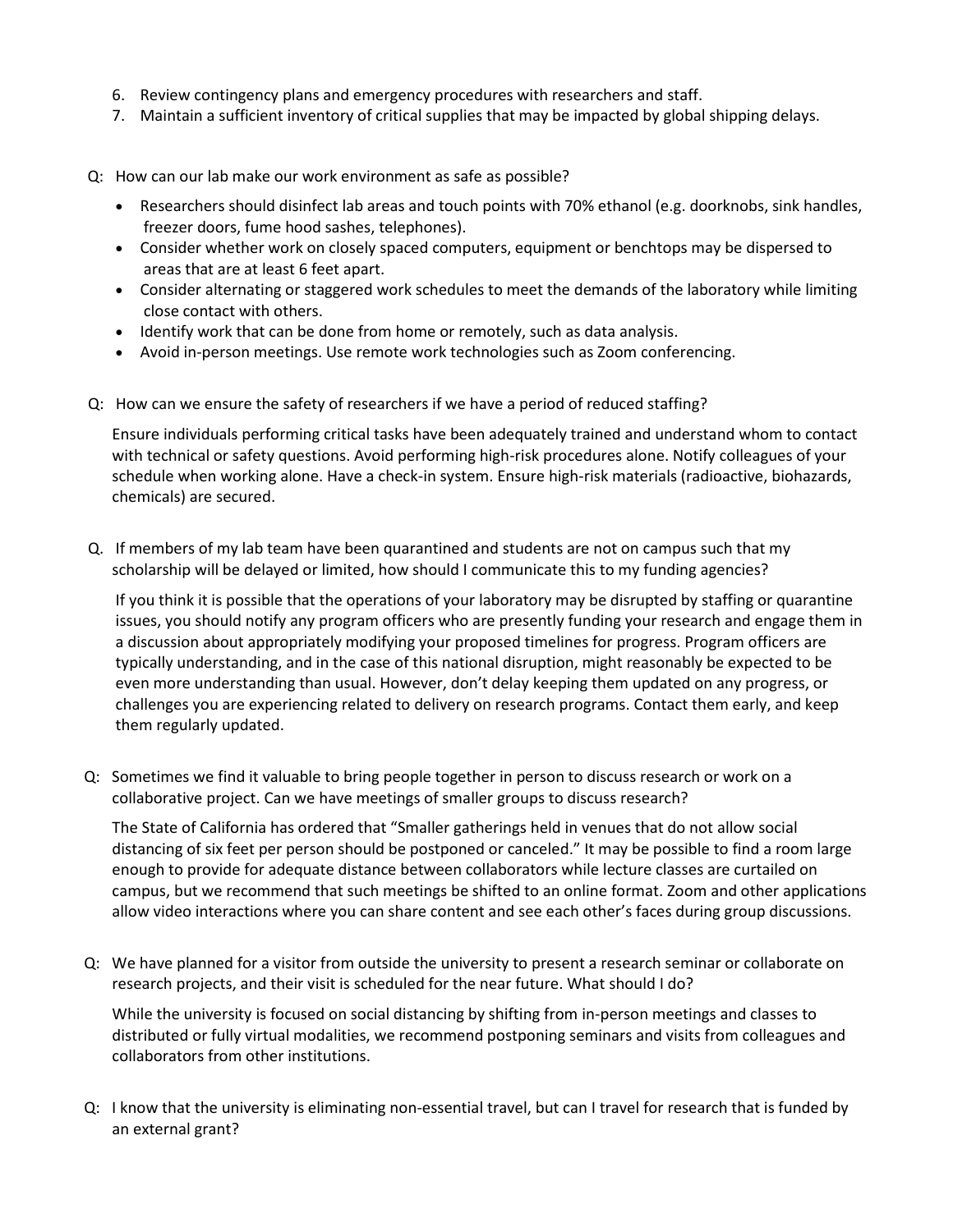- Following updated guidance from the CSU, all international travel and non-essential domestic travel is suspended through the end of spring semester (May 31, 2020). This includes grant-funded projects. Future travel, including summer and fall 2020, will be determined as the COVID-19 situation evolves. Researchers should contact their appropriate dean if an exception is requested or if you have questions. Exceptions for domestic travel must be approved by the dean and provost. All international travel must be approved by the dean, provost and president.
- Whenever possible, we recommend communicating with colleagues by phone or the internet (e.g., by Zoom, Facetime, or SKYPE).
- If domestic travel is essential, Faculty and Staff are required to submit [T2 forms](https://bfa.sdsu.edu/safety/riskmanagement/off-campus-activities/foreign-travel.aspx) for processing of travel and insurance documents at least 30 days prior to travel. Please note: all domestic travel requests need to be vetted through the appropriate dean and provost in advance. This includes travel supported by extramural grant funding managed by the SDSU Research Foundation (SDSURF).

## Q: I traveled before the Campus restriction. Will I be reimbursed?

Reimbursements for travel before March 11, 2020 will be reimbursed with the normal review processes. Please submit the signed T2 with your receipts for processing.

Q: Is there a delay in processing Travel claims?

As of today, Accounts Payable has not specified that there is a delay in processing due to the COVID-19 outbreak. However, AP has noted that as we begin the second part of the Spring 2020 semester, and begin to close out the 2019/20 FY, please expect a slight delay due to the quantity of claims received during this time period.

Q: If members of my lab team have been quarantined and students are not on campus, how can I operate my laboratory?

If you think it is possible that the operations of your laboratory may be disrupted by staffing or quarantine, you should notify any program officers and your SDSURF Grant Specialist and engage them in a discussion about appropriately modifying your proposed timelines for progress. Program officers are typically understanding, and in the case of this national disruption, might reasonably be expected to be even more understanding than usual. However, don't delay keeping them updated on any progress, or challenges you are experiencing related to delivery on research programs. Contact them early, and keep them regularly updated.

- Q: Where can I find more about how federal funding agencies are responding to challenges with timely completion of applications, reports, and delayed research due to COVID-19?
	- [NIH](https://nexus.od.nih.gov/all/2020/03/11/nih-late-application-policy-and-faqs-related-to-2019-novel-coronavirus-covid-19/)
	- [NSF](https://www.nsf.gov/pubs/2020/nsf20053/nsf20053.jsp)
	- [OMB](https://www.cogr.edu/sites/default/files/M-20-11.pdf) (Office of Management and Budget memorandum on administrative relief for agencies)
	- Updates and information on the response from other agencies will be posted as it becomes available
- Q: I have a grant deadline coming up, what should I do?

Plan early, complete early, submit early. Please contact your research foundation development specialist immediately if you are planning to submit a proposal before June 1st. Keep an eye on the source of the Request for Proposals, whether Grants.gov, FEDBIZOPS, or the program website. Sometimes agencies will issue additional guidance or extensions. However, you should plan to complete your application and submit